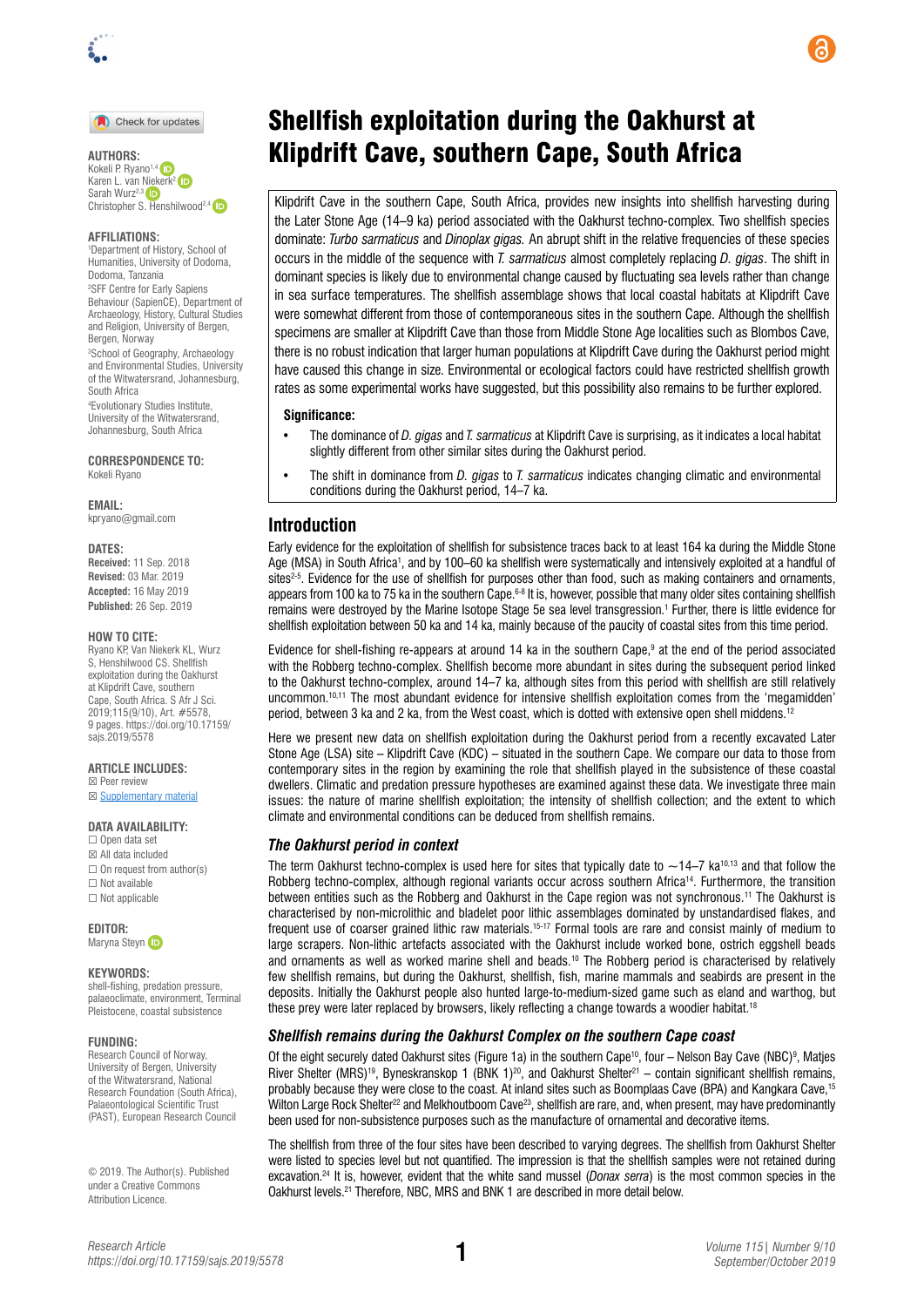



**Figure 1:** (a) Sites containing material from the Oakhurst Complex in the southwestern Cape, (b) Klipdrift Complex (Klipdrift Cave is the western section and Klipdrift Shelter is to the east), and (c) part of the Klipdrift Cave natural stratigraphic profile and associated accelerator mass spectrometry dates (dates provided by Beta Analytics).

NBC and MRS are situated approximately 10 km apart with similar rocky shores and sandy beaches in close vicinity. The most common species in the Oakhurst levels are the bivalves *Perna perna* (brown mussel), *D. serra* and *Choromytilus meridionalis* (black mussel). At both sites, there is an inverse correlation in the frequency of these species over time.9,19 At NBC, *C. meridionalis* is replaced by *P. perna* around 10 ka whilst *D. serra* frequencies increase at the same time.<sup>9,11</sup> At MRS, *P. perna* increases sharply relative to *C. meridionalis* by 9.5 ka<sup>13</sup>, but, unlike at NBC, *D. serra* is most common in the earlier layers, dated to 10 ka, and decreases as *P. perna* increases19. These changes in species representation over time have been interpreted as indicative of changing environmental conditions.9,19

At BNK, shellfish are present in the Oakhurst layers in relatively low frequencies; the total minimum number of individuals (MNI) is 310. The frequencies gradually increase from the oldest 13 ka to the youngest 7 ka Oakhurst layers, but only become significantly abundant in the overlying layers attributed to the Wilton period.11,20 The low numbers probably reflect an increased distance from the shore prior to the Wilton. Numbers of *C. meridionalis* and *P. perna* are negligible, although the former outnumbers the latter in all the Oakhurst layers. *D. serra* is the most common species in all but the youngest Oakhurst layer, dated to 7 ka, where *Turbo sarmaticus* (alikreukel) become more common. Although the authors listed non-modified *D. serra* under the general

shellfish table, they were not convinced that they were brought in primarily as food, but suggest that they had been used as artefacts, as some perforated fragments were found.20 Modified *D. serra* shells have not been reported from NBC and MRS.

#### *Shellfish as a proxy for human population sizes*

It has been argued that the sizes of gastropods, and variation in shellfish species, from archaeological sites may provide an estimate of the extent and intensity of harvesting of these animals as food, which in turn can be used as a reflection of human population size.<sup>4,25,26</sup> The reduced size of gastropods in LSA sites relative to those from MSA localities in southern Africa has been used to imply intensified collection due to higher human population size during the LSA.4,25,27 In addition, MSA assemblages tend to contain a smaller range of mostly larger species, and the few smaller species tend to occur in low numbers relative to LSA assemblages.<sup>26</sup> As such, gastropod size and species abundance have been used to argue for smaller human population sizes during the MSA.4,25,27 Another argument is that the reduced gastropod size could be due to environmental factors affecting shell growth rates, particularly as non-food species are also reduced in size in the LSA compared to MSA.28 It is also interesting that data on *Nerita tessellata* (tessellated nerite snail) from the Caribbean island of Nevis indicate that shellfish size increased despite intensive exploitation by human populations between 890 and 1440 AD.<sup>29</sup>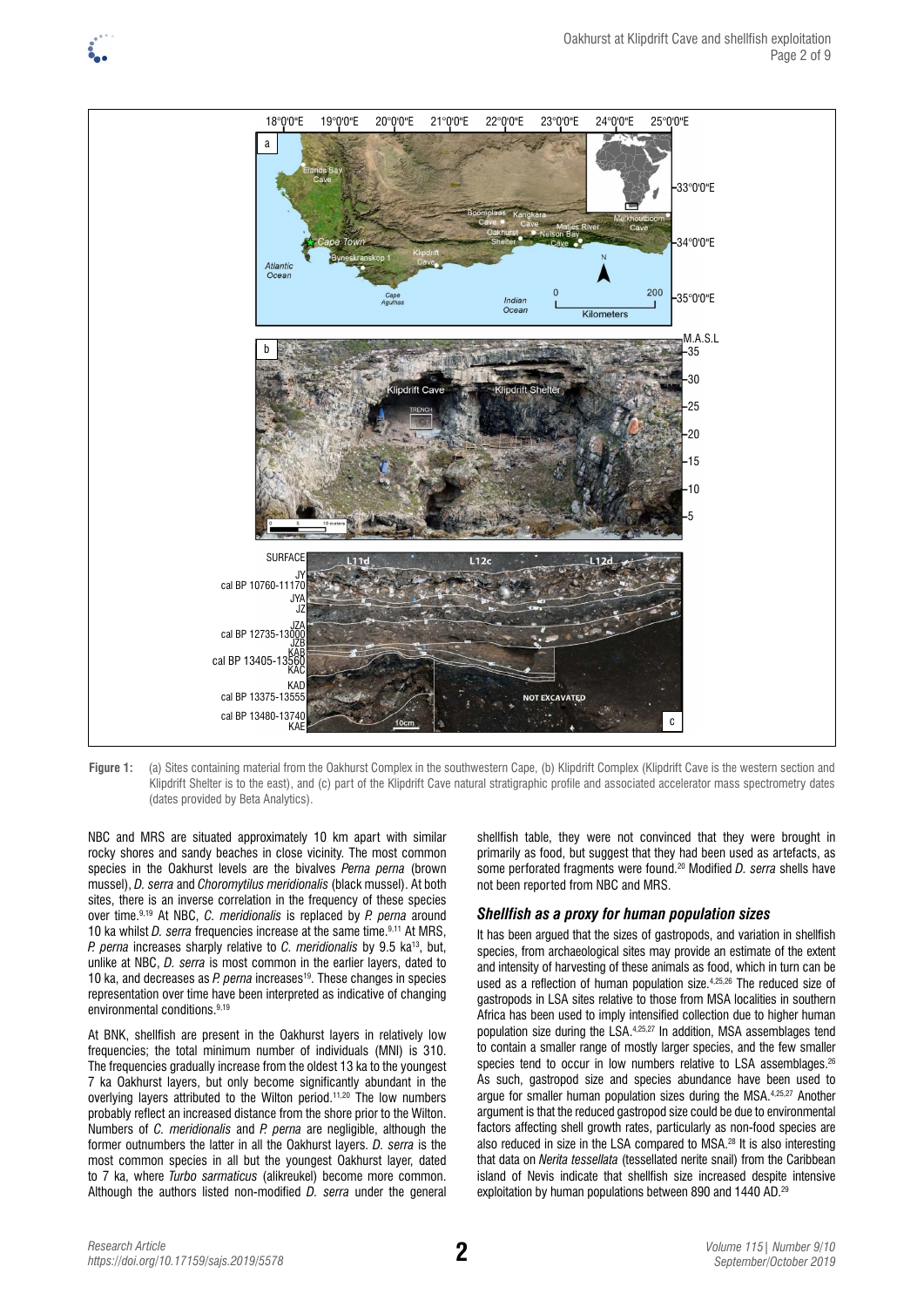

KDC (34°27.0963'S 20°43.4582'E) is located on the coast in the De Hoop Nature Reserve on Portion 20 of farm 516, Swellendam District in the southern Cape, South Africa (Figure 1a and 1b). It forms part of the Klipdrift Complex where Klipdrift Shelter, a Howiesons Poort locality, is also found.5 KDC was first excavated in 2010 and subsequently in 2011. The surface of the deposit in KDC is truncated possibly by mid-Holocene higher sea levels, but excavations over an area of 2.75 m<sup>2</sup> revealed horizontal in-situ depositional layers with exceptional preservation of bone, shell, charcoal and ostrich eggshell. The lithics are assigned to the Oakhurst techno-complex, and the top and bottom of the excavated sequence have been dated to approximately 10 ka and 13 ka, respectively (Figure 1c).<sup>13</sup>

## **Materials and methods**

All the shellfish remains retained in the 3-mm sieve from layers JY through KAE, which form 85% of the total excavated volume (0.93 m $^{\rm 3})$  at KDC, were analysed. Whole shellfish  $<$  2 cm are not considered to be food items<sup>30</sup> but rather animals that landed up in the site incidentally, for example through attachment to bigger shells, and are not included in this analysis.

The methods and techniques adopted for analysing marine shellfish from KDC involve species identification, determining the MNI, weighing the shells, and measurements of the maximum 'length' of *T. sarmaticus* opercula and limpet shells. Both MNI and weight are used as rare species may be underrepresented when only MNI is used $31$  and further because post-depositional damage can affect the MNI counts<sup>32</sup>.

MNI counts for *T. sarmaticus* are derived from counting apices and opercula and the highest value is considered the MNI. The weight for *T. sarmaticus* species given here includes the opercula and shell weights. The MNI values for other gastropods are calculated by counting the apices. For *Dinoplax gigas* (the giant chiton), the front, middle (the number of middle valves divided by six), and rear valves were counted separately. The greatest total for the three categories was taken as the MNI. Left and right hinges of bivalves were counted separately, and the highest value taken as the MNI.

## **Results**

### *Species composition*

Eleven mollusc species with a total MNI of 5330 were identified from 197.69 kg of shellfish remains (Table 1). Both *Diloma sinensis* and *D. tigirina*

(periwinkles) are present, but, as the apices are usually separate from the identifiable body whorl, the shell weights and MNI have been combined for these two species and listed as *Diloma* spp. No shell fragments of *D. variegata* were found, and it is therefore assumed that only the former two species are represented by the apices of this family at KDC. All the species identified occur in the southern Cape today,<sup>33</sup> and no cold-water indicator species (e.g. *Cymbula granatina*, granite limpet) are present.

All species listed in Table 1 are edible, and most were presumably collected primarily as food. It is possible that the white mussels (*D. serrra*) were first eaten, and some shells subsequently used for other purposes, as 14 of the valves have  $\sim$ 10 mm circular perforations near the centre. The angular surf clam, *Scissodesma spengleri*, present in small numbers throughout the sequence, may also have been used for purposes other than food.<sup>34</sup> This species occurs subtidally in the deeper surf zone, and is therefore difficult to collect live but specimens do wash up after storms.<sup>35</sup> The KDC specimens do not appear waterworn, but, according to G. Branch (2013, written communication, May 15), these washed up shells are seldom damaged or waterworn. Thus, it is not clear whether these specimens were collected dead or alive. Some of the valves have what appears to be retouch on the ventral side, and might have functioned as a sort of scraper, but this possibility needs further investigation. Incidental, nonfood species consist mostly of barnacle fragments and juvenile limpets.

### *Shellfish exploitation through time*

*T. sarmaticus* and *D. gigas* are the most frequently occurring species throughout the assemblage (Tables 1 and 2), contributing over 93% in terms of MNI and 95% in terms of weight. All other species combined contribute <4% in terms of weight, and 7% in terms of MNI to the total assemblage (Table 2). *P. perna*, *Haliotis midae* (abalone), *Haliotis spadicea* (Venus ear, a small abalone), *Scutellastra longicosta* (longspined limpet) and *S. spengleri* (surf clam) occur in negligible numbers. *Cymbula oculus* (goat's eye limpet), *Diloma* spp. and *Burnupena cincta* (whelk) occur in slightly higher numbers than the aforementioned, but still at very low frequencies relative to *D. gigas* and *T. sarmaticus*.

*D. gigas* is the most abundant species in the site, both in terms of weight and MNI (Table 1). There is an inverse relationship in frequency between *D. gigas* and *T. sarmaticus* through time, with the former being most abundant in the lower part of the sequence (layers KAE–JZB), and the latter in the upper four layers (JZA–JY). On a much smaller scale, the frequencies of *B. cincta*, *C. oculus* and *Diloma* spp. follow a similar

**Table 1:** Klipdrift Cave: Minimum number of individuals (MNI) and weight (g) of shellfish from the Oakhurst layers

|                                   | Layer          |        |                |                |              |                |                |                |              |                |            |                |     |      |            |         |                |        |                |                |
|-----------------------------------|----------------|--------|----------------|----------------|--------------|----------------|----------------|----------------|--------------|----------------|------------|----------------|-----|------|------------|---------|----------------|--------|----------------|----------------|
| <b>Species</b>                    | <b>JY</b>      |        | <b>JYA</b>     |                | JZ           |                |                | <b>JZA</b>     | <b>JZB</b>   |                |            | KAB            | KAC |      | <b>KAD</b> |         | <b>KAE</b>     |        | <b>TOTAL</b>   |                |
|                                   | <b>MNI</b>     | g      | MNI            | g              | MNI          | g              | <b>MNI</b>     | g              | <b>MNI</b>   | g              | <b>MNI</b> | g              | MNI | g    | MNI        | g       | MNI            | g      | MNI            | g              |
| Turbo<br>sarmaticus               | 279            | 16 477 | 167            | 4959           | 280          | 19 605         | 196            | 15 889         | 14           | 534            | 22         | 735            | 17  | 520  | 44         | 2 1 6 8 | 32             | 2280   | 1 0 5 1        | 63 167         |
| Dinoplax<br>gigas                 | 53             | 906    | 83             | 1598           | 137          | 2843           | 85             | 1896           | 25           | 397            | 107        | 1999           | 132 | 3261 | 1771       | 75 142  | 1527           | 39 509 | 3920           | 127 551        |
| Diloma spp.                       | 3              | 145    | 10             | 405            | 63           | 1330           | 13             | 453            | $\mathbf{1}$ | 7              | 1          | 8              | 1   | 37   | 3          | 29      | 1              | 8      | 96             | 2422           |
| Cymbula<br>oculus                 | 33             | 449    | 31             | 691            | 46           | 901            | $\overline{c}$ | 69             |              | $\overline{c}$ |            | $\overline{7}$ |     | 4    | 1          | 4       |                | 4      | 117            | 2131           |
| <b>Scutellastra</b><br>longicosta |                |        | $\overline{2}$ | 11             | $\mathbf{1}$ | $\overline{7}$ | 1              | 20             |              |                |            |                |     |      |            |         |                |        | $\overline{4}$ | 38             |
| Perna perna                       | 4              | 10     | 1              | 1              | $\mathbf{1}$ | f              |                |                |              |                |            | 3              |     | 4    |            |         |                |        | 9              | 20             |
| <b>Haliotis</b><br>midae          |                | 3      | 1              | $\overline{c}$ |              |                | 1              | 5              |              |                |            | 6              |     |      |            |         |                |        | $\overline{4}$ | 16             |
| <b>Haliotis</b><br>spadicea       |                |        |                |                |              |                | 1              | $\overline{2}$ |              |                |            |                |     |      |            |         |                |        | 1              | $\overline{c}$ |
| Burnupena<br>cincta               |                | 1      |                |                | $\mathbf{1}$ | 1              | 1              | $\overline{7}$ |              | 16             | 6          | 72             | 14  | 171  | 24         | 328     | 17             | 428    | 65             | 1024           |
| Donax serra                       | $\overline{7}$ | 163    | 4              | 30             | 9            | 128            | 8              | 76             |              | 27             | 10         | 158            | 3   | 103  | 5          | 130     | $\overline{c}$ | 117    | 49             | 932            |
| Scissodesma<br>spengleri          |                | 5      | $\overline{1}$ | 1              | $\mathbf{1}$ | 5              | $\mathbf{1}$   | 6              |              | 4              |            | 31             | 1   | 55   | 6          | 208     |                | 73     | 14             | 388            |
| <b>Total</b>                      | 382            | 18 159 | 300            | 7698           | 539          | 24 8 21        | 309            | 18 4 23        | 45           | 988            | 150        | 3019           | 170 | 4155 | 1854       | 78 009  | 1581           | 42 419 | 5330           | 197 691        |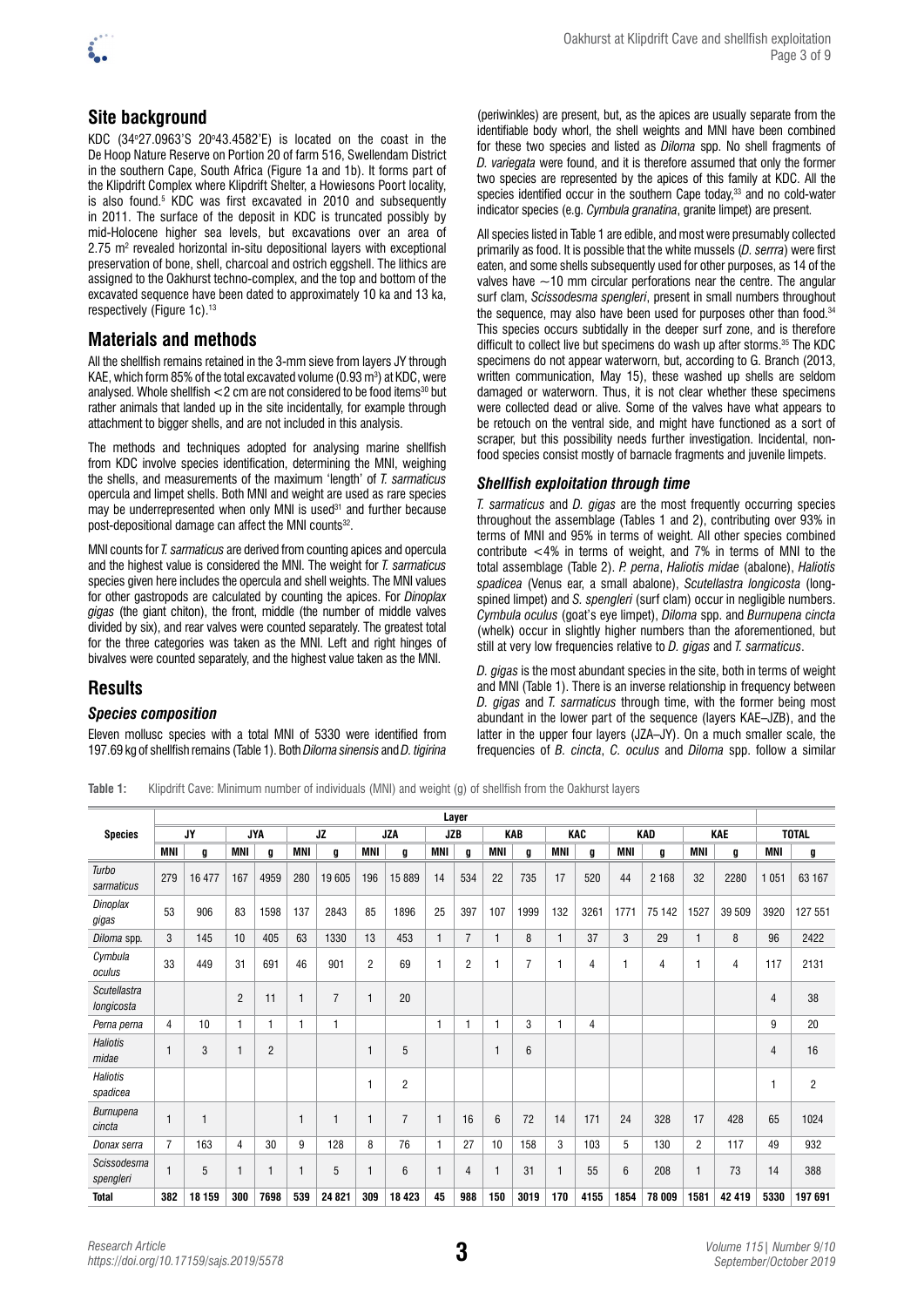

|                          | Layer      |      |            |      |      |      |            |      |            |      |      |      |            | <b>Total</b> |      |      |            |      |      |      |
|--------------------------|------------|------|------------|------|------|------|------------|------|------------|------|------|------|------------|--------------|------|------|------------|------|------|------|
| <b>Species</b>           | JY         |      | <b>JYA</b> |      | JZ   |      | <b>JZA</b> |      | <b>JZB</b> |      | KAB  |      | KAC        |              | KAD  |      | <b>KAE</b> |      |      |      |
|                          | <b>MNI</b> | g    | MNI        | g    | MNI  | g    | MNI        | g    | <b>MNI</b> | g    | MNI  | g    | <b>MNI</b> | g            | MNI  | g    | <b>MNI</b> | g    | MNI  | g    |
| Turbo sarmaticus         | 73.0       | 90.7 | 55.7       | 64.4 | 51.9 | 79.0 | 63.4       | 86.2 | 31.1       | 54.0 | 14.7 | 24.3 | 10.0       | 12.5         | 2.4  | 2.8  | 2.0        | 5.4  | 19.7 | 32.0 |
| Dinoplax gigas           | 13.9       | 5.0  | 27.7       | 20.8 | 25.4 | 11.5 | 27.5       | 10.3 | 55.6       | 40.2 | 71.3 | 66.2 | 77.6       | 78.5         | 95.5 | 96.3 | 96.6       | 93.1 | 73.5 | 64.5 |
| Diloma spp.              | 0.8        | 0.8  | 3.3        | 5.3  | 11.7 | 5.4  | 4.2        | 2.5  | 2.2        | 0.7  | 0.7  | 0.3  | 0.6        | 0.9          | 0.2  | 0.0  | 0.1        | 0.0  | 1.8  | 1.2  |
| Cymbula oculus           | 8.6        | 2.5  | 10.3       | 9.0  | 8.5  | 3.6  | 0.6        | 0.4  | 2.2        | 0.2  | 0.7  | 0.2  | 0.6        | 0.1          | 0.1  | 0.0  | 0.1        | 0.0  | 2.2  | 1.1  |
| Scutellastra longicosta  | 0.0        | 0.0  | 0.7        | 0.1  | 0.2  | 0.0  | 0.3        | 0.1  | 0.0        | 0.0  | 0.0  | 0.0  | 0.0        | 0.0          | 0.0  | 0.0  | 0.0        | 0.0  | 0.1  | 0.0  |
| Perna perna              | 1.0        | 0.1  | 0.3        | 0.0  | 0.2  | 0.0  | 0.0        | 0.0  | 2.2        | 0.1  | 0.7  | 0.1  | 0.6        | 0.1          | 0.0  | 0.0  | 0.0        | 0.0  | 0.2  | 0.0  |
| Haliotis midae           | 0.3        | 0.0  | 0.3        | 0.0  | 0.0  | 0.0  | 0.3        | 0.0  | 0.0        | 0.0  | 0.7  | 0.2  | 0.0        | 0.0          | 0.0  | 0.0  | 0.0        | 0.0  | 0.1  | 0.0  |
| Haliotis spadicea        | 0.0        | 0.0  | 0.0        | 0.0  | 0.0  | 0.0  | 0.3        | 0.0  | 0.0        | 0.0  | 0.0  | 0.0  | 0.0        | 0.0          | 0.0  | 0.0  | 0.0        | 0.0  | 0.0  | 0.0  |
| Burnupena cincta         | 0.3        | 0.0  | 0.0        | 0.0  | 0.2  | 0.0  | 0.3        | 0.0  | 2.2        | 1.6  | 4.0  | 2.4  | 8.2        | 4.1          | 1.3  | 0.4  | 1.1        | 1.0  | 1.2  | 0.5  |
| Donax serra              | 1.8        | 0.9  | 1.3        | 0.4  | 1.7  | 0.5  | 2.6        | 0.4  | 2.2        | 2.7  | 6.7  | 5.2  | .8         | 2.5          | 0.3  | 0.2  | 0.1        | 0.3  | 0.9  | 0.5  |
| Scissodesma<br>spengleri | 0.3        | 0.0  | 0.3        | 0.0  | 0.2  | 0.0  | 0.3        | 0.0  | 2.2        | 0.4  | 0.7  | 1.0  | 0.6        | 1.3          | 0.3  | 0.3  | 0.1        | 0.2  | 0.3  | 0.2  |
| Total                    | 100        | 100  | 100        | 100  | 100  | 100  | 100        | 100  | 100        | 100  | 100  | 100  | 100        | 100          | 100  | 100  | 100        | 100  | 100  | 100  |

**Table 2:** Klipdrift Cave: Relative abundance (%) of each species per layer based on minimum number of individuals (MNI) and weight (g)

pattern: *B. cincta* is most common in the lower layers associated with *D. gigas* and all but disappears in the upper layers, whereas the relative frequencies of *C. oculus* and *Diloma* spp. increase in the upper layers (Figure 2). *D. serra* is present in all layers in low numbers, but its relative frequency is highest in the same layers where *B. cincta* is most common.



**Figure 2:** Relative abundance (%) per layer of the five most common shellfish species, based on weight, from Klipdrift Cave.

*P. perna* are absent from the lowermost two layers and layer JZA, and constitute only between 0.2% and 2.2% of MNI in the layers in which they do occur (Table 2). *H. midae* and *H. spadicea* occur in negligible quantities, but it is notable that they are only present in layers above JZB, except for a few fragments in KAB (Table 2).

KDC contains a limited number of species  $(n=11)$  relative to the other sites, particularly MRS (*n*=20). Some shellfish species, such as the *Aulacomya atra* (ribbed mussel), *C. compressa* (kelp limpet) and *C. granatina*, are restricted to one site (MRS). Limpets are rare at KDC and BNK 1 and more common at NBC and MRS. *S. spengleri* is present only at KDC and BNK 1 [\(Supplementary table 1\)](https://doi.org/10.17159/sajs.2019/5578/suppl).

### *Shellfish density through time*

Shellfish densities at KDC are very high in the three uppermost and two lowermost layers of the sequence (Figure 3). Densities are the lowest between layers KAC and JZA. Layer KAD has the highest shell density ( $\sim$ 374 kg/m $^3$ ) and JZB the lowest, at  $\sim$ 28 kg/m $^3$ . Jerardino $^{36}$ cautions against using density measures particularly when making intersite subsistence comparisons. However, as KDC is a 'closed' cave (as opposed to open air sites), intra-site density comparisons are less likely to be significantly problematic, although deposition rates may have differed between layers.



**Figure 3:** Density of shellfish per layer (kg/m<sup>3</sup>) in Klipdrift Cave.

#### *Shellfish size*

#### *Turbo sarmaticus* **opercula**

The southern Cape species most frequently used for size measurements are various limpets and the opercula of *T. sarmaticus*. The latter are used as a proxy for shell size as shells tend to be fragmented in archaeological assemblages.37 Descriptive statistics for *T. sarmaticus* opercula from KDC are given in Table 3 and summarised using box plots (Figure 4).

**Table 3:** Klipdrift Cave: *Turbo sarmaticus* opercula descriptive statistics per layer (mm)

| Layer      | n   | <b>Minimum</b> | <b>Maximum</b> | Mean | Median | s.d.  |
|------------|-----|----------------|----------------|------|--------|-------|
| JY         | 94  | 18             | 46             | 32.4 | 33     | 6.23  |
| <b>JYA</b> | 50  | 10             | 46             | 31.7 | 32     | 6.69  |
| JZ         | 114 | 20             | 44             | 33.8 | 34     | 5.61  |
| <b>JZA</b> | 52  | 17             | 48             | 35.4 | 36.5   | 6.43  |
| <b>JZB</b> | 7   | 26             | 41             | 34.7 | 36     | 5.19  |
| KAB        | 7   | 13             | 36             | 28.3 | 30     | 7.23  |
| KAC        | 5   | 14             | 38             | 29.8 | 33     | 9.83  |
| KAD        | 13  | 24             | 47             | 37.1 | 39     | 6.55  |
| <b>KAE</b> | 6   | 16             | 45             | 32.3 | 35     | 11.13 |

Opercula lengths range between 10 mm and 48 mm through the sequence. The median value is highest in layer KAD, at 39 mm, and lowest in KAB (30 mm) (Table 3). The data for opercula are also presented using box plots (Figure 4). This figure shows some variations within the sequence.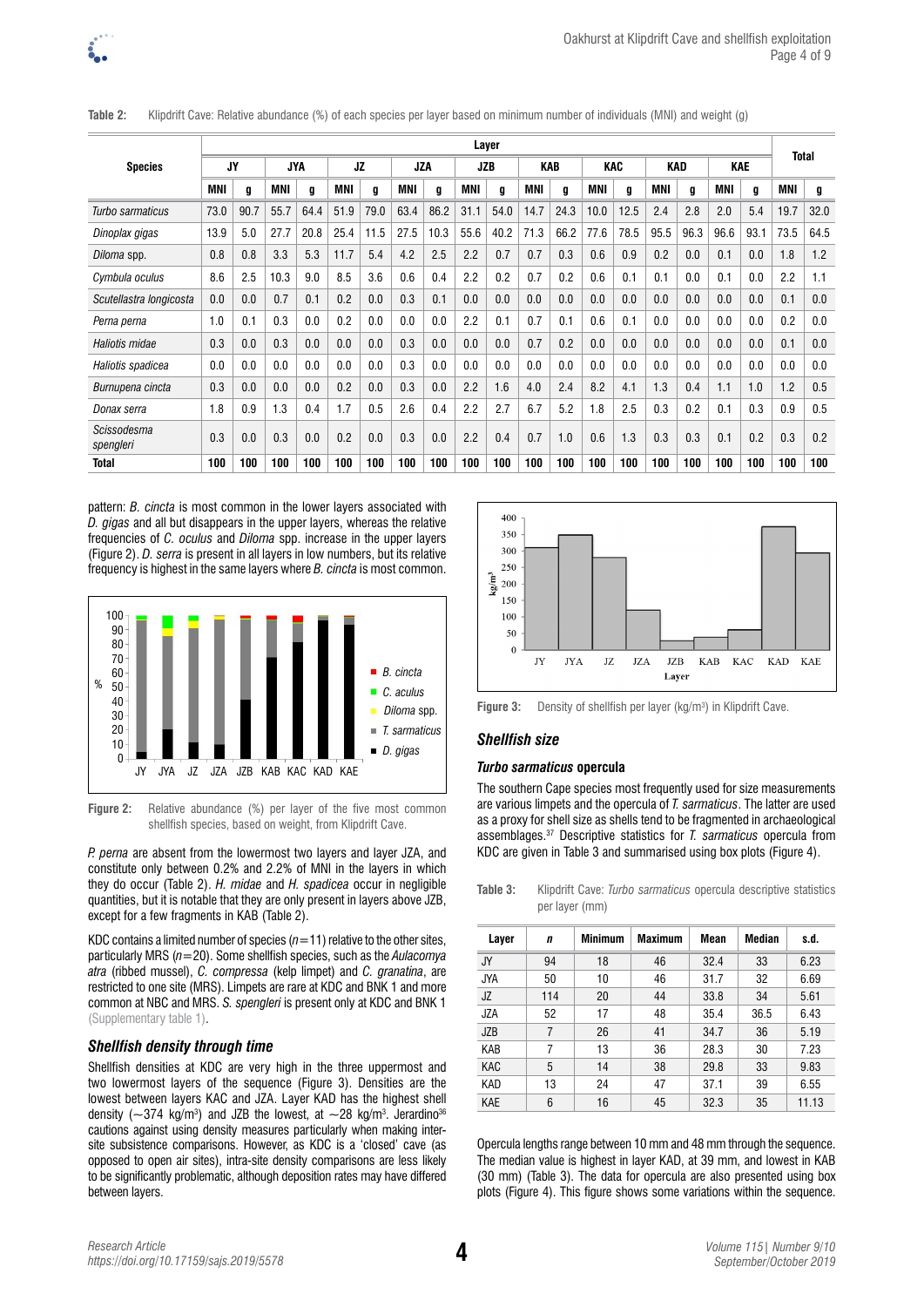For example, larger individuals are apparent in layers KAD and JZA while KAB and JYA have proportionally smaller individuals.



**Figure 4:** Box plots summarising the lengths of opercula of *Turbo sarmaticus* from Klipdrift Cave through time. Centre lines show the medians; box limits indicate the 25th and 75th percentiles as determined by R software; whiskers extend 1.5 times the interquartile range from the 25th and 75th percentiles; outliers are represented by dots. Number of sample points per layer is given on the left. (Constructed using BoxPlotR at [http://shiny.](http://shiny.chemgrid.org/boxplotr/) chemarid.org/boxplotr/).

KDC measurements were compared with those from other LSA localities (Blombosfontein [BBF], Blombos Cave [BBC], and NBC) and MSA sites (Klasies River [KR], Klipdrift Shelter [KDS], and BBC) from the southern Cape [\(Supplementary table 2](https://doi.org/10.17159/sajs.2019/5578/suppl); [Supplementary figure 1\)](https://doi.org/10.17159/sajs.2019/5578/suppl). BBF 2 specimens are slightly larger than those from both KDC and NBC sites while there is a progressive decrease in size of *Turbo* opercula for younger LSA sites. The difference in size of specimens between Oakhurst and post-Oakhurst assemblages such as BBF 3 is significant [\(Supplementary figure 1\)](https://doi.org/10.17159/sajs.2019/5578/suppl). The general trend is that specimens from MSA sites are larger than those from LSA ones; for example, there is a significant difference between BBC M2 and KDC ([Supplementary figure 1](https://doi.org/10.17159/sajs.2019/5578/suppl)).

#### *Cymbula oculus* **shells**

The most common limpet species present at KDC is *C. oculus*. As whole (measurable) *C. oculus* shells were rare (*n*=17), the measurements were combined for all layers [\(Supplementary table 3](https://doi.org/10.17159/sajs.2019/5578/suppl)). While the sample size is small, we include the data here as a contribution to the available information on shellfish size patterns during the Oakhurst period in the southern Cape. As with the *T. sarmaticus* measurements, *C. oculus* measurements from KDC were plotted against those from other MSA and LSA sites in the southern Cape [\(Supplementary figure 2\)](https://doi.org/10.17159/sajs.2019/5578/suppl). *C. oculus* specimens from KDC are smaller in size than those from NBC Oakhurst layers [\(Supplementary table 3](https://doi.org/10.17159/sajs.2019/5578/suppl)) using the median index (66.5 mm against 62 mm). *C. oculus* specimens from MSA sites such as KR and BBC are larger than those from KDC by at least 7 mm ([Supplementary figure 2\)](https://doi.org/10.17159/sajs.2019/5578/suppl).

### **Discussion**

We address two main issues here: first, whether the change in shellfish species over time at KDC could be attributed to climate, environment and/ or human choices; and second, whether human agents were responsible for the differences in the shellfish sizes observed at KDC.

### *Change of shellfish species composition at Klipdrift Cave*

The KDC data present two clear patterns of exploitation: (1) the dominance of *D. gigas* in the lower layers, with AMS dates centring on 14 ka and 13 ka and (2) the high frequency of *T. sarmaticus* in the upper layers, from layer JZA (Figures 2 and 3). The question we explore here is whether this shift in the presence of species is related to changes in sea surface temperatures, habitat change or deliberate human choice.

Shellfish species composition has often been used as an indicator of sea surface temperatures.<sup>2,9,19</sup> However, only a few species are effective temperature indicators. These species include *C. granatina* and *A. atra*35,38 that occur on the west coast and are indicative of cool temperatures.

The (non-food) species such as *Cellana radiata capensis* and *Alaba pinnae* indicate warmer waters<sup>38</sup> but these species do not occur at KDC. The species conventionally used as temperature indicators – *C. meridionalis* for 'mostly cool' temperatures and *P. perna* and *C. oculus* for 'mostly warm' sea surface temperatures – cannot be regarded as reliable proxies for sea surface temperatures.<sup>38</sup> An experimental study has suggested that *C. meridionalis* do not thrive in temperatures above 18 °C39, but *C. meridionalis* can co-exist with *P. perna* in the south coast surviving in sea surface temperatures above 20  $^{\circ}$ C<sup>40</sup>. This supports the Langejans et al.38 suggestion that *C. meridionalis* and *P. perna* may not be reliable temperature indicators. Furthermore, there are minor differences in habitat preferences between *C. meridionalis* and *P. perna* that may cause them to co-exist spatially separated in the same locality. *C. meridionalis*, for example, occurs on rocks on the low shore that are associated with sand while *P. perna* occurs on the high shore on rocks which are not usually covered by sand.<sup>40</sup>

As most of the species that occur at KDC thrive in both warm and cool sea temperatures (Table 4), it is difficult to infer sea surface temperatures at the times of occupation. However, the absence of *C. granatina*, a more reliable cold-water indicator species<sup>35,38</sup> at KDC, NBC and MRS suggests that sea surface temperatures in the southern Cape coast were mildly warm during the Oakhurst period.

**Table 4:** Shellfish species present at Klipdrift Cave and sea surface temperature<sup>38</sup>

| <b>Species</b>        | Sea surface temperature |
|-----------------------|-------------------------|
| Dinoplax gigas        | Warm and cool           |
| Turbo sarmaticus      | Warm and cool           |
| Diloma sinensis       | Warm and cool           |
| Diloma tigrina        | Warm and cool           |
| Cymbula oculus        | Mostly warm             |
| Perna perna           | Mostly warm             |
| Haliotis midae        | Warm and cool           |
| Haliotis spadicea     | Warm and cool           |
| Burnupena cincta      | Warm and cool           |
| Donax serra           | Warm and cool           |
| Scissodesma spengleri | Mostly warm             |

Species representation can also reflect past habitats. In this regard it is surprising that *C. meridionalis* is not present, even in the lower KDC sequence, as the dominant presence of *D. gigas* suggests sand inundated rocky shores – a habitat that is attractive to *C. meridionalis*. This species is also present at the other Oakhurst sites mentioned. The low incidence of sessile mussels such as *P. perna* at KDC (Tables 1 and 2) is also unusual as they are typically common in LSA sites of the southern Cape coast such as NBC<sup>9</sup>, MRS<sup>19</sup> and the BBF sites (dating from ca 6 ka to 0.5 ka)<sup>32</sup>.

The fluctuating presence of *D. gigas* and *T. sarmaticus* at KDC may be due to changes in the habitat best suited to each species over time. The shift from the dominance of the more sand-tolerant species, *D. gigas*, in the lower layers (12 ka) to the dominance of *T. sarmaticus* in the upper layers may suggest scouring out of sand in the later period. *T. sarmaticus* would have thrived in a habitat with more exposed rocks and less sand. The near absence of sessile mussels at KDC may suggest a sheltered sandy bay in front of the cave at times – an environment not favoured by these species.<sup>41</sup> The slight increase in sessile mussels towards the top of the sequence could indicate a change to rockier shores and rock pools that would also have attracted *T. sarmaticus* and limpets such as *C. oculus*. 41

The subtle changes in coastal morphology suggested by the shifting dominance of the species may have been a result of rising sea levels and is less likely due to changing sea surface temperatures. The rising sea levels signalled the transition from the Last Glaciation towards the Holocene epoch. The complete absence of *H. midae* and the low incidence of *P. perna* and *C. oculus* (species that do not tolerate overly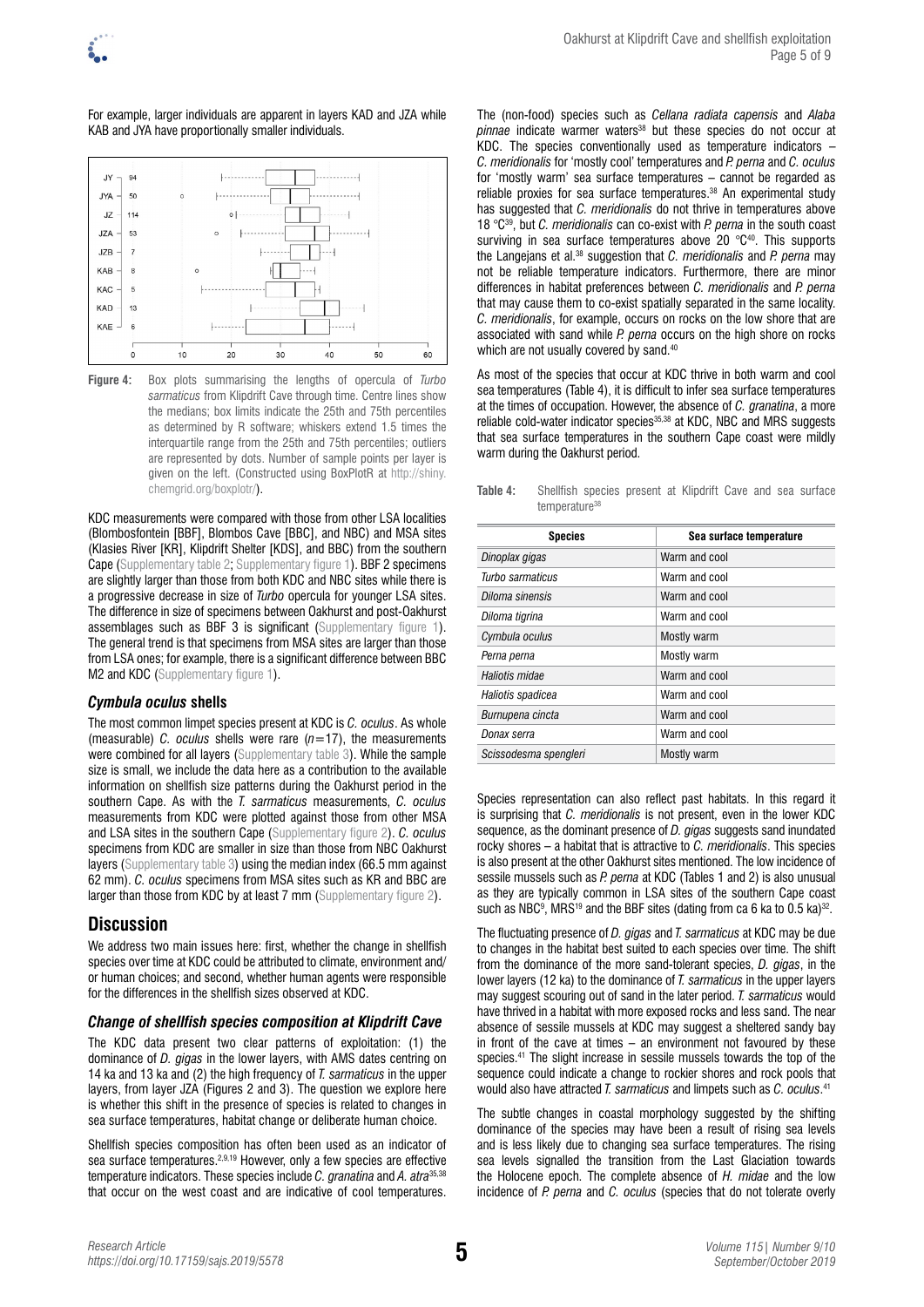

sandy environments) in the ca 10 ka layers<sup>42</sup> support a scenario of a sandy dominated marine environment around this time.

A final scenario to consider for the change of species composition at KDC is whether this change relates to human choice, acknowledging that it is complicated to discriminate between changes resulting from human choice and those from the environment.<sup>28,43</sup> Although the dominant species at KDC prefer slightly different habitats, it is common for them to, at times, occur in close vicinity, suggesting that both could have been available for collection during gathering events.

One possible indication that human choice was responsible for the difference in representation through time is the size of *T. sarmaticus* in the lower layers. If the coastal zones were newly colonised by this species in the lower layers, then one would expect the population to consist of smaller animals, migrating from crowded subtidal populations, not the larger ones that tend to stay in the lower subtidal areas.33,44 While *Turbo* opercula measurements in the lower layers at KDC (Table 3) indicate a relatively small average size, there are some large individuals present, particularly in layers KAE and KAD (Figure 4). The presence of such large individuals suggests that a mature *Turbo* population was present and available and could be tentative evidence that people actively chose to collect *D. gigas* in the older levels, despite the availability of goodsized *T. sarmaticus*. However, it seems more convincing at present to suggest that the shifting dominance of *D. gigas* and *T. sarmaticus* at KDC was caused by habitat change rather than human preference. A similar scenario is suggested for the MSA site of KDS at the same locality, where *D. gigas* replaces *T. sarmaticus* and *H. midae* in the upper layers.5 This argument may be tested by future research when refined palaeoenvironmental reconstructions of KDC become available. In the instance of *C. meridionalis* and *P. perna*, it is unlikely that people would discriminate between the former and the latter when collecting, as they are presumably the same in terms of size and taste.<sup>9</sup> Thus, the absence of *C. meridionalis* and the rarity of *P. perna* may be most likely explained by environmental factors rather than human decision to not collect them.

### *Cause(s) of size reduction*

Shellfish sizes in archaeological sites have been linked to human population sizes and the intensity of harvesting. Here, the comparison of shellfish size between MSA and LSA sites in the southern Cape is discussed only for *T. sarmaticus* opercula and *C. oculus* shell measurements. Given the relative rarity of *C. oculus* at KDC, their overall small size [\(Supplementary table 3](https://doi.org/10.17159/sajs.2019/5578/suppl)) is unlikely caused by human predation pressure. There is no criterion established for comparing *D. gigas* sizes although they are numerous at  $KDC^{45}$ , KDS and BBC MSA $38,46$  and are also present at MRS, between 9.6 ka and 7 ka19. Comparing their size through time may be a subject for later research.

As detailed above, KDC *T. sarmaticus* opercula are smaller in size than those from the MSA of KDS, BBC and KR sites, but larger than most post-Oakhurst assemblages from BBC, KR and BBF [\(Supplementary figure 1\)](https://doi.org/10.17159/sajs.2019/5578/suppl). The few measurable *C. oculus* at KDC are also smaller than those from MSA sites and more like those from the Oakhurst layers at NBC.

Although most analysts of the southern Cape coast molluscs<sup>3,4,25,27</sup> argue that intensive harvesting of shellfish due to larger human population is a leading cause of reduction in average size of marine molluscs through time, others<sup>28,43,47,48</sup> question this proposition. Jerardino et al.<sup>43</sup> and Sealy and Galimberti28, for example, point out that *C. meridionalis* in MSA and LSA occurrences are similar in size while limpets (e.g. *C. oculus* and *S. argenvillei*) and turban shells (e.g. *T. sarmaticus*) are smaller in the LSA. Klein and colleagues4,25,27 believe that the lack of significant difference in *C. meridionalis* sizes between MSA and LSA sites on the west coast is due to this species' rapid colonisation relative to that of slower growing gastropods or turban shells such as *T. sarmaticus*.

It may be significant that non-food shellfish such as *Nassarius kraussianus* (tick shell) from the MSA at BBC are significantly larger than those from the LSA levels at the same site and at Die Kelders.<sup>28</sup> It is unlikely that the reduced sizes of *N. kraussianus* in LSA contexts can be attributed to intensive collection as they were not that intensively collected.28 Hence, the differences in sizes of shellfish, especially limpets

and the turban shells in the MSA and LSA sites, may have been caused by a combination of both natural and human factors.<sup>28</sup>

Non-human factors that affect the shellfish growth rates include sea surface temperature and turbidity, salinity, topography, wave action, desiccation, shellfish population densities and food supply.28,44,47-49 Oceanic productivity or the production of organic matter by phytoplankton, generates food for marine life such as shellfish.<sup>50</sup> Productivity changed over time and it is known that the primary productivity of the Subantarctic Ocean changed over the last 70 ka with marked algal production at ca 58.8, 53, 46 and 38.5 ka.<sup>51</sup> Oceanic productivity data for the southern Cape coast are not available, but productivity may have been influenced by the Subantarctic Ocean.28 Variations in oceanic primary productivity affect the food chain and, in turn, may affect size and distributions of shellfish species.28 The growth of *T. sarmaticus* is affected not only by lack of food but also by its quality.<sup>44</sup> Changes in oceanic productivity may have resulted in changes in the availability and the quality of food on the southern Cape coast, although this supposition remains to be firmly established.

In the case of the KDC data, to test whether increased predation led to a decrease in size, we predicted size reduction in *T. sarmaticus* from the older to the younger layers, when exploitation of this species intensified. This prediction is based on the premise that a present but unexploited Turbo community will contain many large specimens.52,53 It has also been hypothesised that humans tend to target the largest specimens first when gathering shellfish and the smaller ones may be collected later and thus the overall size distribution would become skewed.3,4,25,27,54-56 If shellfish collectors were intentionally seeking out a species at KDC, one would expect the initial assemblage to contain the largest specimens, and a gradual reduction in size through time as increased predation leads to fewer large specimens being available.<sup>3,4,27,56</sup>

Opercula measurements show that sizes decrease from layer JZA upwards, and the difference in size between JZA and the uppermost two layers, JYA and JY, is statistically significant.<sup>13</sup> Thus, the decrease in size through time of *T. sarmaticus* opercula at KDC, especially after JZA, may support a scenario of intensive exploitation leading to reduction in size. This decrease coincides with an increase in shellfish densities, which could be because of more intensive harvesting or occupation intensity at this time. However, this does not explain why the KDC opercula are smaller than those in MSA contexts. It is possible that *T. sarmaticu*s at KDC had slower growth rates than during the MSA due to not yet established environmental factors. Although *T. sarmaticus* were rare in the lower part of the sequence at KDC, when presumably little exploitation occurred, they are still smaller than MSA ones, which suggests that environmental conditions affected their growth rates.

Although there were probably larger human populations during the LSA $25$ , non-human factors could also have impacted shellfish size<sup>43</sup>. Reduced size of shellfish may also be a function of more frequent harvesting by smaller groups.<sup>43</sup> Until all the causal factors are carefully weaved together, larger human population as the only driver of shellfish size reduction is untimely.<sup>43</sup>

#### *The environment and the Oakhurst subsistence economy*

Shellfish remains are rare during the Robberg, a period that precedes the Oakhurst (e.g. at NBC<sup>57</sup>), as sea levels were lower during the Last Glacial Maximum. Shellfish become abundant again from the Oakhurst period and thereafter. The increase in shellfish subsistence during the Oakhurst period coincides with the rise of sea levels. The sea level transgression after 14.5 ka<sup>58</sup> brought the coastline very close to the present-day Oakhurst sites on the southern Cape coast. The shellfish species exploited at KDC differ somewhat from those at MRS and NBC, and changes through time are evident at all three sites. At KDC, for example (Figure 2), there is a change from the dominance of *D. gigas* to *T. sarmaticus* in the sequence after/around 12 ka (from layer JZA), the period that coincides with the driest environment in the sequence as suggested by ostrich eggshell isotopes.45 At MRS and NBC, *P. perna* replaces *C. meridionalis* at about 10 ka. These changes are likely a result of changes in local habitat conditions through time and site-specific shores. The isotopic data from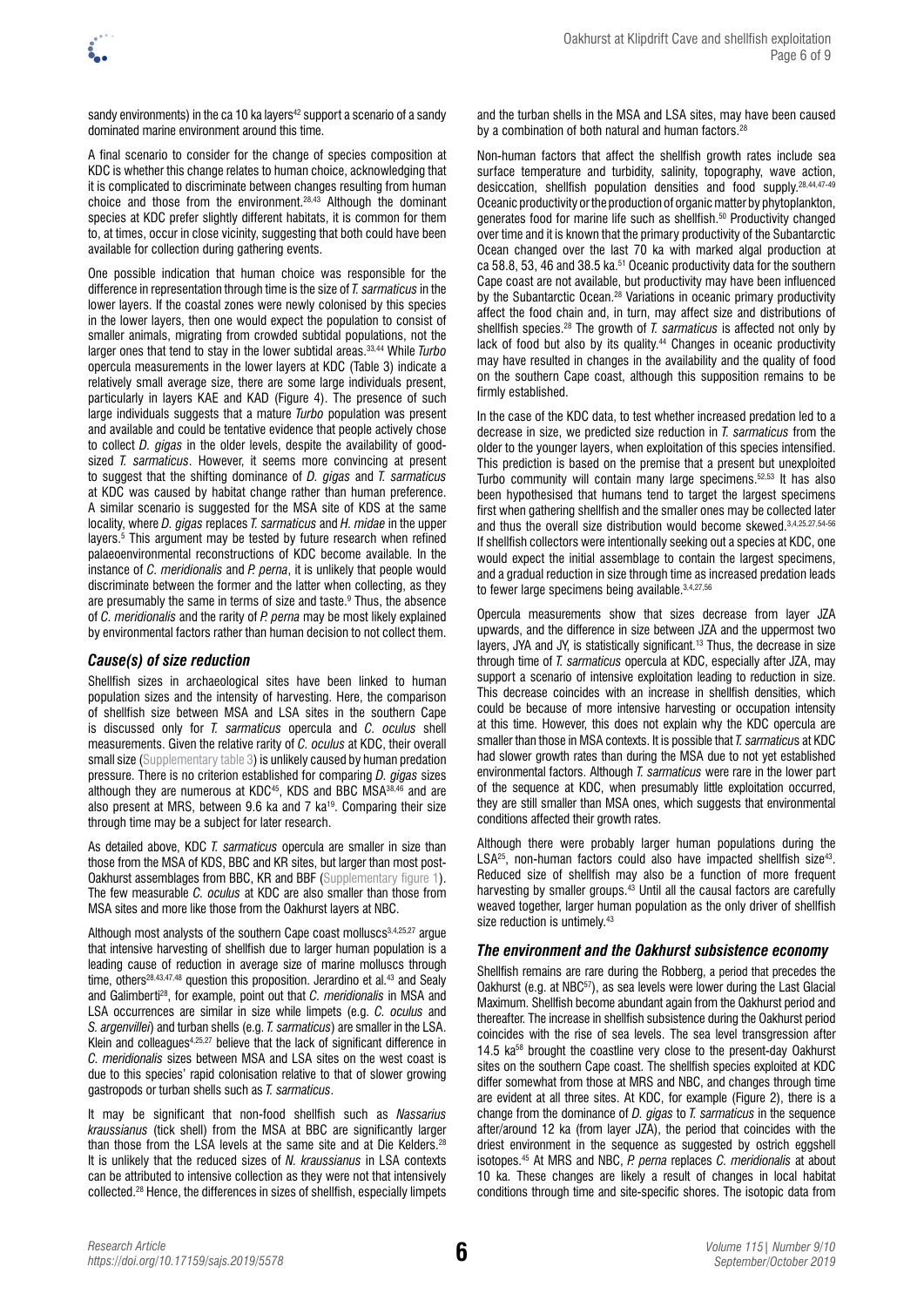

ostrich eggshells also indicate maximum aridity in the sequence in layer JZA.45 Furthermore, shellfish density is lowest in layer JZB (Figure 3), which also shows a decrease in lithic production. When these trends are compared to the temperature data for the terrestrial sequence of pollen at Wonderkrater<sup>59</sup> (Thackeray and Scott's<sup>59</sup> Figure 2 reproduced here as Figure 5), it is clear that layer JZB, where the lowest density of shellfish is recorded, coincides with the time when temperatures were probably the lowest during the Younger Dryas. The Younger Dryas event might indeed have had a cooling effect over environments in southern Africa, but the influence of this effect may have varied regionally as highlighted by Fitchett and colleagues<sup>60</sup>. On the other hand, the lowest densities of both shellfish and lithic artefacts at layer JZB may also suggest a low-occupation period at the cave, but this argument needs to be supported by other faunal data.



**Figure 5:** Temperature index for Wonderkrater within the past 16 000 years (calibrated dates) showing layers KAE, JZB and JY at KDC. Layer JZB, for which the shellfish density is the lowest, coincides with the time when temperatures might have been relatively low within the Younger Dryas. Figure modified after Thackeray and Scott's<sup>59</sup> Figure 2, with permission.

The change in shellfish composition probably reflects habitat change that involved removal of sand from the rocks after or around 11 ka due to increasing sea levels. The decrease of the sand mussels at MRS and NBC in the upper layers also supports the shrinking of sandy shores at this time. It is noteworthy that the shellfish subsistence practices track the change in environment much more closely than the lithic technology does at KDC.13 The lithic technology remains stable.

### **Conclusions**

As there are only a few sites in the southern Cape with exceptionally preserved shellfish remains, this paper broadens our understanding and provides new data on shell-fishing during the Oakhurst period. There are inter- and intra-site variations in the shellfish species exploited – perhaps because of subtle habitat changes.

Of the 11 mollusc species that occur at KDC, 2 are dominant: *D. gigas* is abundant in the lower layers while *T. sarmaticus* is more numerous upwards. The density of shellfish at KDC is lower in the middle of the sequence, which may be due to sea level regression and/or less intensive occupation of the site at that time. The shift from the dominance of *D. gigas* to *T. sarmaticus* may have been caused by rising sea levels, resulting in environmental changes from sand-covered rocky shores prior to 11 ka and more exposed rocks thereafter. The absence of *C. meridionalis* at KDC, which is present at both NBC9 and MRS19 during the Oakhurst, and the rarity of *P. perna*, may be due to unsuitable habitats for these species at KDC, and not related to sea surface temperatures. Effective sea surface temperature indicator shellfish species are not present at KDC but the absence of cold temperature species suggests that sea surface temperatures were relatively warm. The terrestrial climate during the Oakhurst at KDC was most likely warm and arid.

The sizes of *T. sarmaticus* opercula and *C. oculus* from the Oakhurst levels at KDC and NBC are smaller than those from MSA sites. The opercula are larger than in the post-Oakhurst LSA sites. A combination of factors may explain this scenario better than a single cause.

## **Acknowledgements**

Partial funding for this research was provided to C.S.H., K.L.v.N. and S.W. by the Research Council of Norway through its Centres of Excellence funding scheme, Centre for Early Sapiens Behaviour (SapienCE) (project number 262618). C.S.H. was also funded through a South African National Research Foundation Research Chair (SARChI) at the University of the Witwatersrand and by the University of Bergen, Norway. S.W.'s research was further supported by the National Research Foundation of South Africa (grant no. 98826). Additional funding was provided to C.S.H. by the European Research Council (ERC) under the European Union's Seventh Framework Programme (FP7/2007-2013)/ERC grant agreement no. 249587 and by the Palaeontological Scientific Trust (PAST), Johannesburg, South Africa. Opinions expressed and conclusions arrived at are those of the authors and not those of the funding agencies. Petro Keene and Samantha Mienies assisted during analysis while Richard Klein generously supplied data and created Supplementary figures 1 and 2 of this work. Magnus Haaland and Ole Frederik Unhammer kindly supplied some of the images in Figure 1.

## **Authors' contributions**

K.P.R. contributed to data analysis, the methodology and writing of the initial and revised drafts. K.L.v.N. contributed to data collection and analysis, the methodology and writing of the revised draft and co-directed excavations at the Klipdrift Cave site. S.W. was involved in data collection, data analysis and methodology, student supervision and writing revisions. C.S.H. conceptualised the research project, acquired funding, and provided project leadership and management and student supervision.

### **References**

- 1. Marean CW, Bar-Matthews M, Bernatchez J, Fisher E, Goldberg P, Herries AIR, et al. Early human use of marine resources and pigment in South Africa during the Middle Pleistocene. Nature. 2007;449:905–908. [https://doi.org/10.1038/](https://doi.org/10.1038/nature06204) [nature06204](https://doi.org/10.1038/nature06204)
- 2. Thackeray JF. Molluscan fauna from Klasies River, South Africa. S Afr Archaeol Bull. 1988;43(147):27–32.<https://doi.org/10.2307/3887610>
- 3. Klein RG, Avery G, Cruz-Uribe K, Halkett D, Parkington JE, Steele T, et al. The Ysterfontein 1 Middle Stone Age site, South Africa, and early human exploitation of coastal resources. Proc Natl Acad Sci USA. 2004;101(16):5708– 5715. <https://doi.org/10.1073/pnas.0400528101>
- 4. Avery G, Halkett D, Orton J, Steele T, Tusenius M, Klein RG. The Ysterfontein 1 Middle Stone Age rock shelter and the evolution of coastal foraging. Goodwin Ser. 2008;10:66–89.
- 5. Henshilwood CS, Van Niekerk KL, Wurz S, Delagnes A, Armitage SJ, Rifkin RF, et al. Klipdrift Shelter, southern Cape, South Africa: Preliminary report on the Howiesons Poort layers. J Archaeol Sci. 2014;45:284–303. [https://doi.](https://doi.org/10.1016/j.jas.2014.01.033) [org/10.1016/j.jas.2014.01.033](https://doi.org/10.1016/j.jas.2014.01.033)
- 6. Henshilwood CS, d'Errico F, Vanhaeren M, Van Niekerk K, Jacobs Z. Middle Stone Age shell beads from South Africa. Science. 2004;304:404. [https://doi.](https://doi.org/10.1126/science.1095905) [org/10.1126/science.1095905](https://doi.org/10.1126/science.1095905)
- 7. d'Errico F, Vanhaeren M, Wadley L. Possible shell beads from the Middle Stone Age layers of Sibudu Cave, South Africa. J Archaeol Sci. 2008;35:2675–2685. <https://doi.org/10.1016/j.jas.2008.04.023>
- 8. Henshilwood CS, d'Errico F, Van Niekerk KL, Coquinot Y, Jacobs Z, Lauritzen SE, et al. A 100,000-year-old ochre-processing workshop at Blombos Cave, South Africa. Science. 2011;334:219–222. [https://doi.org/10.1126/](https://doi.org/10.1126/science.1211535) [science.1211535](https://doi.org/10.1126/science.1211535)
- Klein RG. Preliminary report on the July through September 1970 excavations at Nelson Bay Cave, Plettenberg Bay (Cape Province, South Africa). Palaeoecol Afr. 1972;6:177–208.
- 10. Lombard M, Wadley L, Deacon J, Wurz S, Parsons I, Mohapi M, et al. South African and Lesotho Stone Age sequence updated (I). S Afr Archaeol Bull. 2012;67(195):120–144.
- 11. Loftus E, Sealy J, Lee-Thorp J. New radiocarbon dates and Bayesian models for Nelson Bay Cave and Byneskranskop 1: Implications for the South African later stone age sequence. Radiocarbon. 2016;58:365–381. [https://doi.org/10.1017/](https://doi.org/10.1017/RDC.2016.12) [RDC.2016.12](https://doi.org/10.1017/RDC.2016.12)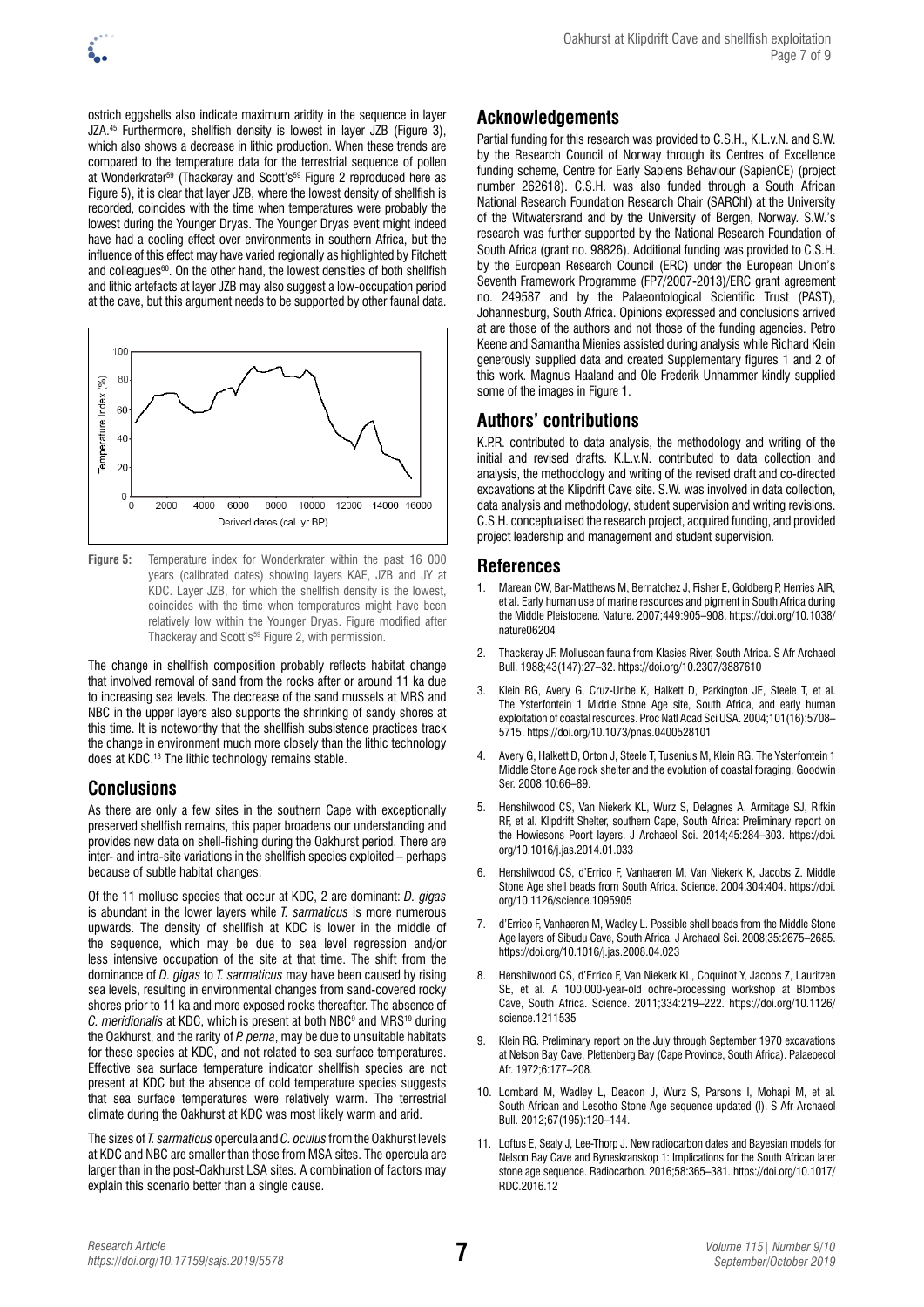

- 12. Jerardino A. Mega shell middens and hunter-gatherer resource intensification along the West Coast of South Africa. In: Bailey GN, Hardy K, Abdoulaye C, editors. Shell energy: Mollusc shells as coast resources. Oxford: Oxbow Books; 2013. p. 207–228.
- 13. Ryano KP, Wurz S, Van Niekerk KL, Henshilwood CS. The technology of the early Oakhurst lithic techno-complex from Klipdrift Cave, southern Cape, South Africa. Afr Archaeol Rev. 2017;34(1):93–119. [https://doi.org/10.1007/](https://doi.org/10.1007/s10437-017-9246-2) [s10437-017-9246-2](https://doi.org/10.1007/s10437-017-9246-2)
- 14. Mitchell P. The archaeology of southern Africa. Cambridge: Cambridge University Press; 2002.
- 15. Deacon J. The Later Stone Age of southernmost Africa. Cambridge Monographs in African Archaeology. Oxford: BAR Publishing; 1984.
- 16. Wadley L. The Early Holocene layers of Rose Cottage Cave, eastern Free State: Technology, spatial patterns and environment. S Afr Archaeol Bull. 2000;55:18–31.<https://doi.org/10.2307/3888889>
- 17. Wurz S. Human evolution, archaeology and the South African landscape during the last 100 000 years. In: Knight J, Rogerson CM, editors. The geography of South Africa – Contemporary changes and new directions. World Regional Geography Book Series. Cham: Springer; 2019. p. 125–132. [https://doi.](https://doi.org/10.1007/978-3-319-94974-1_13) [org/10.1007/978-3-319-94974-1\\_13](https://doi.org/10.1007/978-3-319-94974-1_13)
- 18. Klein RG. The late Quaternary mammalian fauna of Nelson Bay Cave (Cape Province, South Africa): Its implications for megafaunal extinctions and environmental and cultural change. Quat Res. 1972;2(2):135–142. [https://doi.](https://doi.org/10.1016/0033-5894(72)90034-8) [org/10.1016/0033-5894\(72\)90034-8](https://doi.org/10.1016/0033-5894(72)90034-8)
- 19. Döckel W. Re-investigation of the Matjes River Rock Shelter. Stellenbosch: Stellenbosch University; 1998.
- 20. Schweitzer FR, Wilson ML. Byneskranskop 1: A late Quaternary living site in the southern Cape Province, South Africa. Ann S Afr Mus. 1982;88:1–203.
- 21. Goodwin AJH. Archaeology of the Oakhurst Shelter. Part 1: Course of the excavation. Trans R Soc S Afr. 1938;25:229-247. [https://doi.](https://doi.org/10.1080/00359193709519751) [org/10.1080/00359193709519751](https://doi.org/10.1080/00359193709519751)
- 22. Deacon J. Wilton: An assessment after fifty years. S Afr Archaeol Bull. 1972;10:10–48.<https://doi.org/10.2307/3888813>
- 23. Deacon HJ. Where hunters gathered: A study of Holocene Stone Age people in the eastern Cape. Cape Town: South African Archaeological Society; 1976.
- 24. Schrire C. Oakhurst: Re-examination and vindication. S Afr Archaeol Bull. 1962;17:181–195. <https://doi.org/10.2307/3887544>
- 25. Klein RG, Steele TE. Archaeological shellfish size and later human evolution in Africa. Proc Natl Acad Sci USA. 2013;110:10910–10915. [https://doi.](https://doi.org/10.1073/pnas.1304750110) [org/10.1073/pnas.1304750110](https://doi.org/10.1073/pnas.1304750110)
- 26. Klein RG, Bird DW. Shellfishing and human evolution. J Anthropol Archaeol. 2016;44(Part B):198–205.
- 27. Steele TE, Klein RG. Mollusk and tortoise size as proxies for stone age population density in South Africa: Implications for the evolution of human cultural capacity. Munibe Antropologia-Arkeologia. 2005;57(1):221–237.
- 28. Sealy J, Galimberti M. Shellfishing and the interpretation of shellfish sizes in the Middle and Later Stone Ages of South Africa. In: Bicho NF, Haws JA, Davis L, editors. Trekking the shore: Changing coastlines and the antiquity of coastal settlements. New York: Springer; 2011. p. 405–419. [https://doi.](https://doi.org/10.1007/978-1-4419-8219-3_17) [org/10.1007/978-1-4419-8219-3\\_17](https://doi.org/10.1007/978-1-4419-8219-3_17)
- 29. Giovas CM, Fitzpatrick SM, Stone J. Intensifying collection and size increase tessellated nerite snail (*Nerita tessellata*) at the Coconut Walk site, Nevis, northern Lesser Antilles, AD 890–1440. J Archaeol Sci. 2013;40:4024–4038. <https://doi.org/10.1016/j.jas.2013.05.008>
- 30. Buchanan WF. Sea shells ashore: A study of the role of shellfish in prehistoric diet and lifestyle at Eland's Bay, southwestern Cape, South Africa. Cape Town: University of Cape Town; 1986.
- 31. Langejans GHJ, Dusseldorp GL, Van Niekerk K, Henshilwood CS. A hazy shade of winter: late Pleistocene environments and behavioural adaptations at Blombos Cave, South Africa. In: Runge J, editor. New studies on former and recent landscape changes in Africa. New York: CRC Press; 2013. p. 19–51.
- 32. Henshilwood CS. Holocene prehistory of the southern Cape, South Africa. Cambridge Monographs in African Archaeology. Oxford: BAR Publishing; 2008.
- 33. Kilburn R, Rippey E. Sea shells of southern Africa. Johannesburg: Macmillan South Africa; 1982.
- 34. Jerardino A, Marean CW. Shellfish gathering, marine paleoecology and modern human behavior: Perspectives from Cave PP13B, Pinnacle Point, South Africa. J Hum Evol. 2010;59:412–424. <https://doi.org/10.1016/j.jhevol.2010.07.003>
- 35. Branch G, Branch M. The living shores of southern Africa. Cape Town: Struik; 1981.
- 36. Jerardino A. Shell density as proxy for reconstructing prehistoric aquatic resource exploitation: Perspectives from southern Africa. J Archaeol Sci Rep. 2015;6:637–644.
- 37. McLachlan A, Lombard HW. Growth and production in exploited and unexploited populations of a rocky shore gastropod, *Turbo sarmaticus*. The Veliger. 1981;23:221–229.
- 38. Langejans GH, Van Niekerk KL, Dusseldorp GL, Thackeray JF. Middle Stone Age shellfish exploitation: Potential indications for mass collecting and resource intensification at Blombos Cave and Klasies River, South Africa. Quat Int. 2012;270:80–94. <https://doi.org/10.1016/j.quaint.2011.09.003>
- 39. Clark BC, Griffiths CL. Ecological energetic of mussels *Choromytilus meridionalis* under simulated intertidal rock pool condition. J Exp Mar Biol Ecol. 1990;137:63–77. [https://doi.org/10.1016/0022-0981\(90\)90060-P](https://doi.org/10.1016/0022-0981(90)90060-P)
- 40. Marshall DJ, McQuaid CD. Differential physiological and behavioural responses of the intertidal mussels, *Choromytilus meridionalis* (Kr.) and *Perna perna* L., to exposure to hypoxia and air: A basis for spatial separation. J Exp Mar Biol Ecol. 1993;171:225–237. [https://doi.org/10.1016/0022-0981\(93\)90005-9](https://doi.org/10.1016/0022-0981(93)90005-9)
- 41. Bustamante RH, Branch GM. Large scale patterns and trophic structure of southern African rocky shores: The roles of geographic variation and wave exposure. J Biogeogr. 1996;23(3):339–351. [https://doi.org/10.1046/j.1365-](https://doi.org/10.1046/j.1365-2699.1996.00026.x) [2699.1996.00026.x](https://doi.org/10.1046/j.1365-2699.1996.00026.x)
- 42. Zardi GI, Nicastro KR, McQuaid CD, Erlandsson J. Sand and wave induced mortality in indigenous (*Perna perna*) and invasive (*Mytilus galloprovincialis)*  mussels. Mar Biol. 2008;153:853–858. [https://doi.org/10.1007/s00227-007-](https://doi.org/10.1007/s00227-007-0857-z) [0857-z](https://doi.org/10.1007/s00227-007-0857-z)
- 43. Jerardino A, Branch GM, Navarro R. Human impact on precolonial West Coast marine environments of South Africa. In: Erlandson JM, Rick TC, editors. Human impacts on marine environments. Berkeley, CA: University of California Press; 2008. p. 279–296.
- 44. Foster GG, Hodgson AN, Balarin M. Effect of diet on growth rate and reproductive fitness of *Turbo sarmaticus* (Mollusca: Vetigastropoda: Turbinidae). Mar Biol. 1999;134:307–315.<https://doi.org/10.1007/s002270050548>
- 45. Ryano KP. The Later Stone Age in the southern Cape, South Africa, during the Terminal Pleistocene/Early Holocene with a focus on Klipdrift Cave [PhD thesis]. Johannesburg: University of the Witwatersrand; 2014.
- 46. Henshilwood CS, Sealy JC, Yates R, Cruz-Uribe K, Goldberg P, Grine FE, et al. Klein Blombos Cave, southern Cape, South Africa: Preliminary report on the 1992-1999 excavations of the Middle Stone Age levels. J Archaeol Sci. 2001;28:421–448. <https://doi.org/10.1006/jasc.2000.0638>
- 47. Jerardino A. Large shell middens in Lamberts Bay, South Africa: A case of hunter-gatherer resource intensification. J Archaeol Sci. 2010;37:2291– 2302.<https://doi.org/10.1016/j.jas.2010.04.002>
- 48. Jerardino A. Prehistoric exploitation of marine resources in southern Africa with particular reference to shellfish gathering: Opportunities and continuities. Pyrenae. 2010;1(41):7–52.
- 49. McQuaid CD, Branch GM. Influence of sea temperature, substratum and wave exposure on rock intertidal communities: An analysis of faunal and floral biomass. Mar Ecol. 1984;19:145–151. <https://doi.org/10.3354/meps019145>
- 50. Sigman DM, Hain MP. The biological productivity of the ocean. Nature Education Knowledge. 2012;3(6):4.
- 51. Sachs JP, Anderson RF. Increased productivity in the subantarctic ocean during Heinrich events. Nature. 2005;434:1118.<https://doi.org/10.1038/nature03544>
- 52. Foster GG, Hodgson AN. Intertidal population structure of the edible mollusc *Turbo sarmaticus* (Vetigastropoda) at an unexploited and exploited sites along the coast of the Eastern Cape Province, South Africa. Afr Zool. 2000;35(2):173–183.<https://doi.org/10.1080/15627020.2000.11657088>